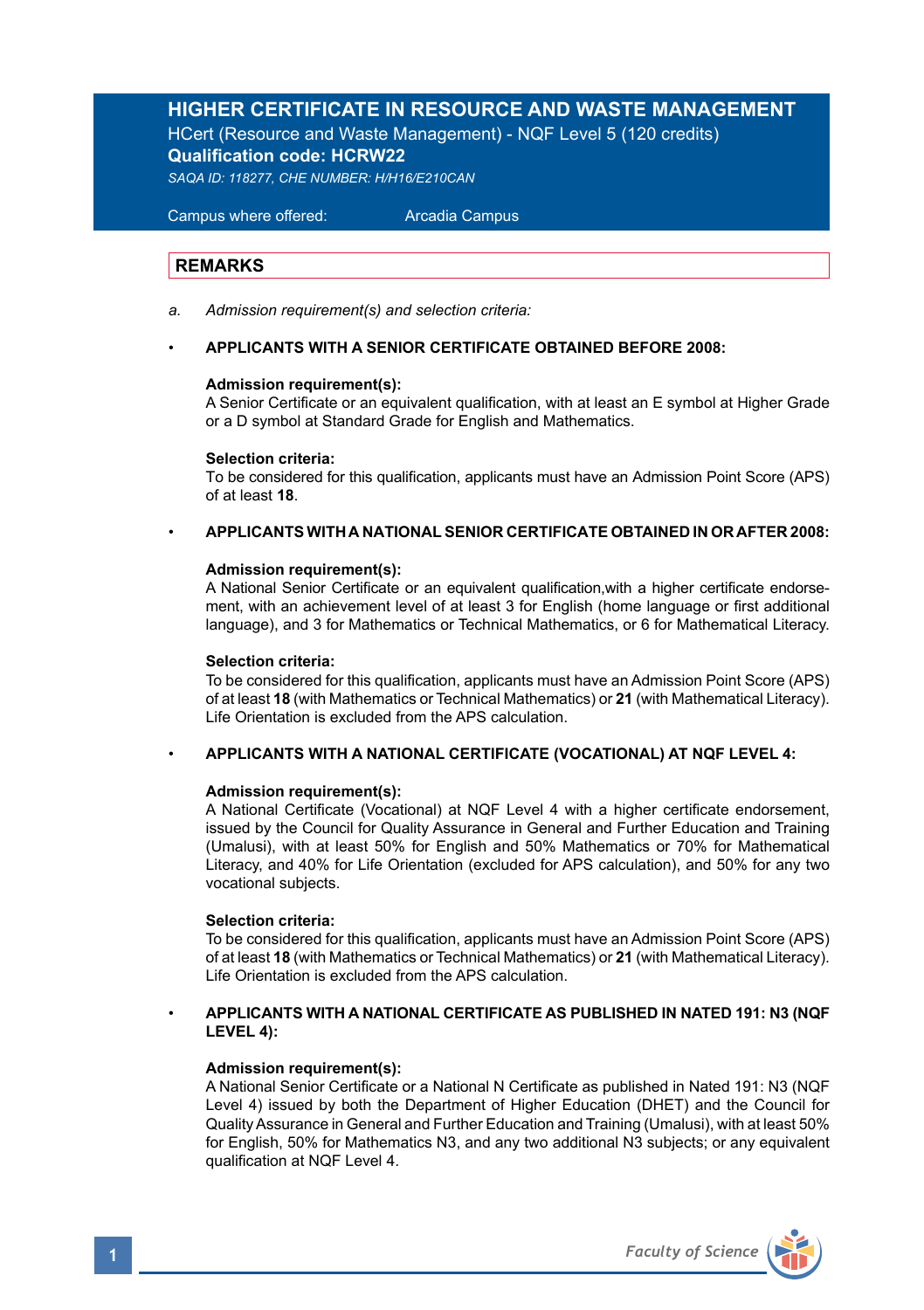## • **APPLICANTS WITH AN N4 CERTIFICATE IN AN ENGINEERING FIELD AS PUBLISHED IN NATED 191: N4:**

### **Admission requirement(s):**

An N4 Certificate in a related Engineering field as published in Nated 191: N4 issued by both the Department of Higher Education and Training (DHET) and the Council for Quality Assurance in General and Further Education and Training (Umalusi), with at least 50% for English N3, and with at least an average of 50% for the qualification.

*b. Selection criteria:*

Applicants who achieve the minimum APS will be invited to write an academic proficiency test and students will be selected according to the results obtained in this test.

Acceptance is subject to available capacity according to the Student Enrolment Plan (SEP). Once a programme is full, a waiting list will be in place to provide an opportunity for applicants to fill places of those who did not register on time. Applicants will be informed of their status per official letter from the Office of the Registrar, alternatively, they can check their application status on the TUT website, www.tut.ac.za.

- *c. Recognition of Prior Learning (RPL), equivalence and status:* See Chapter 30 of Students' Rules and Regulations.
- *d. Intake for the qualification:* January only.
- *e. Presentation:* Day classes.
- *f. Minimum duration:* A minimum of one or two years (depending on the programme offering).
- *g. Exclusion and readmission:* See Chapter 2 of Students' Rules and Regulations.
- *h. Environmental Practice and Professionalism (WIL Theory-Based)* See Chapter 5 of Students' Rules and Regulations.

# **CURRICULUM**

### **YEAR MODULES**

| CODE                      | <b>MODULE</b>                                                        | NOF-L      | <b>CREDIT</b> |
|---------------------------|----------------------------------------------------------------------|------------|---------------|
| 11P115X                   | Communication for Academic<br>Purposes (first-semester module)       | (5)        | (10)          |
| <b>CPL105X</b>            | <b>Computer Literacy</b>                                             | (5)        | (10)          |
| EGS105C                   | Earth and General Science for<br>Occupational Health                 | (5)        | (12)          |
| EPP105C                   | Environmental Practice and<br>Professionalism (WIL Theory-<br>Based) | (5)        | (24)          |
| IEW105C                   | Introduction to Environmental and<br>Waste Management                | (5)        | (12)          |
| <b>INL125X</b>            | Information Literacy (block<br>module)                               | (5)        | (2)           |
| <b>INS105C</b>            | Introduction to Environmental<br>Science                             | (5)        | (12)          |
| LFS125X<br><b>MAS105X</b> | Life Skills (block module)<br>Mathematics and Statistics I           | (5)<br>(5) | (2)<br>(12)   |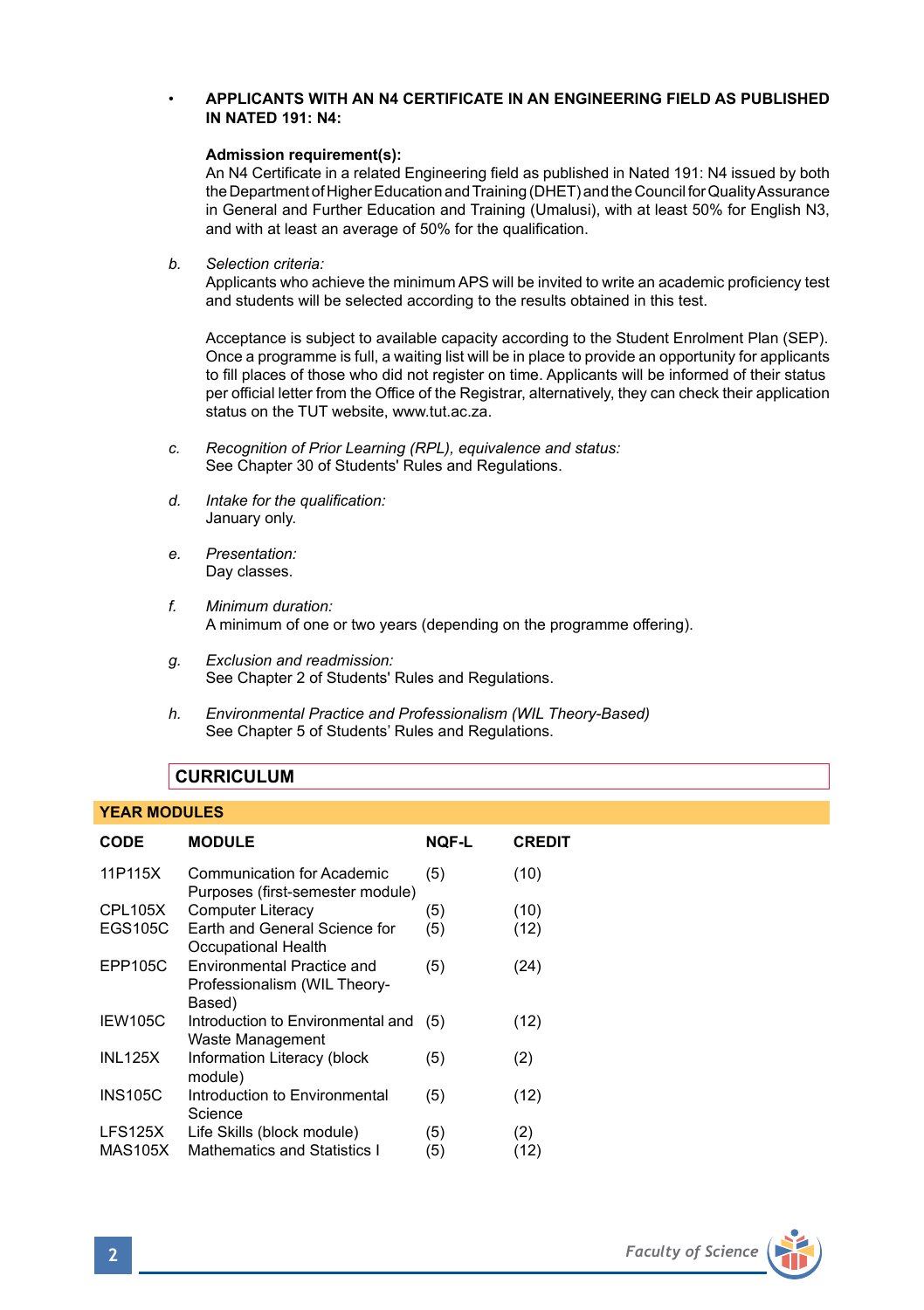**plus two of the following modules:** 

| <b>IEI501C</b>                       | Introduction to Environmental    | (5) | (12) |
|--------------------------------------|----------------------------------|-----|------|
|                                      | Impact Management                |     |      |
| <b>IIW105C</b>                       | Introduction to Industrial Waste | (5) | (12) |
| <b>IWD105C</b>                       | Introduction to Waste Diversion  | (5) | (12) |
| <b>IWI105C</b>                       | Introduction to Waste Innovation | (5) | (12) |
|                                      |                                  |     |      |
| TOTAL CREDITS FOR THE QUALIFICATION: |                                  |     |      |

# **MODULE INFORMATION (OVERVIEW OF SYLLABUS)**

The syllabus content is subject to change to accommodate industry changes. Please note that a more detailed syllabus is available at the Department or in the study guide that is applicable to a particular module. At time of publication, the syllabus content was defined as follows:

### **C**

# **COMMUNICATION FOR ACADEMIC PURPOSES (11P115X) 1 X 3-HOUR PAPER** *(Module custodian: Office of the Executive Dean)*

A workable knowledge of English is an essential skill for any graduate who is required to conduct themselves successfully in a professional working environment. This module will equip students with the competencies required to compose a selection of written texts related to communicating both internally and externally within a professional environment. In addition, the module includes strategies that are essential for the effective communication in various situations, including small groups to avoid unproductive conflict, a multicultural context, etc. (Total notional time: 100 hours)

# **COMPUTER LITERACY (CPL105X) CONTINUOUS ASSESSMENT**

# *(Module custodian: End User Computing Unit)*

This module provides students with foundational knowledge in computing fundamentals, essential digital skills in key applications based on MS Office Suite and network basics (i.e. MS Outlook and Internet). Online exams are mapped with End-User Computing: SAQA 49077 (61591) Core Element as well as Internet and Computing Core Certification (IC3). (Total notional time: 100 hours)

### **E**

## **EARTH AND GENERAL SCIENCE FOR OCCUPATIONAL 1 X 3-HOUR PAPER HEALTH (EGS105C)**

### *(Module custodian: Department of Environmental, Water and Earth Sciences)*

To enable the students to gain knowledge and competencies concerning the Earth as a system of interrelating subsystems such as lithosphere, atmosphere, biosphere and hydrosphere. Earth structure, plate tectonics and rock cycle, groundwater dynamics and basics of geohydrology. Prepares the student to demonstrate an understanding of waste pollution dynamics on different spheres. Qualifying students will gain an understanding of the natural interaction, mobility and transportation of waste between the different spheres of the Earth. (Total notional time: 120 hours)

# **ENVIRONMENTAL PRACTICE AND PROFESSIONALISM CONTINUOUS ASSESSMENT (WIL THEORY-BASED) (EPP105C)**

# *(Module custodian: Department of Environmental, Water and Earth Sciences)*

Students are exposed to Theory and Work-based exposure to different waste facilities. Students will be hosted in different organisations relevant to waste resources and management. Students work under supervision from a workstation at the host employer's office. Responsibility, accountability, punctuality and professional work ethics are mastered in this module. Theoretically, in this module, students will continually contribute to problembased learning, accountability and leadership qualities. Students will undertake full responsibility for their learning. On completion, the student will be able to practically apply the knowledge and skills impacted on them throughout this programme. (Total notional time: 240 hours)

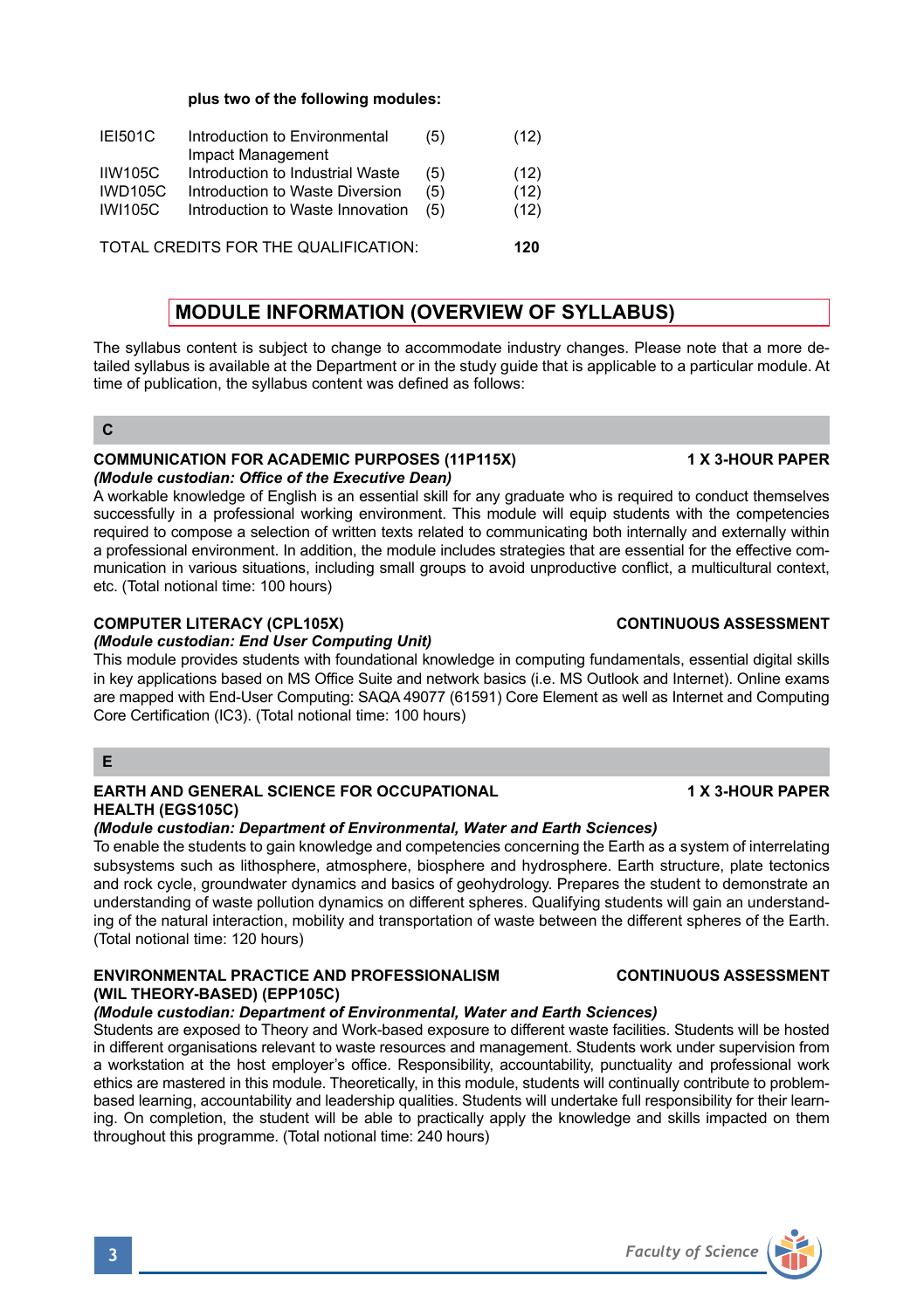### **INFORMATION LITERACY (INL125X) CONTINUOUS ASSESSMENT**

### *(Module custodian: Directorate of Library and Information Services)*

Introduction of information literacy. Development of a search strategy and application of a search string to search engines and academic databases. Evaluation of information sources. Ethical and legal use of information. (Total notional time: 20 hours)

# **INTRODUCTION TO ENVIRONMENTAL AND WASTE 4 X 3-HOUR PAPER MANAGEMENT (EW105C)**

# *(Module custodian: Department of Environmental, Water and Earth Sciences)*

The module introduces the student to the terminologies and principles of Environmental and Waste Management in terms of the following: (1) Generation of waste to treatment, transportation and waste disposal. (2) Resource management and waste hierarchy. (3) Waste classification. (4) Waste beneficiation, recycling economy and entrepreneurship. (5) Waste legislation and policies as well as the life cycle approach to resource management. This module prepares a student with fundamental waste disposal techniques and technologies, also provides fundamental procedures and protocols for health and safety, prevention and mitigation measures. Upon completion, the student will be able to apply the knowledge and skills to safely handle, treat and dispose different waste type in an environmentally sound manner. (Total notional time: 120 hours)

### **INTRODUCTION TO ENVIRONMENTAL IMPACT 4 X 3-HOUR PAPER MANAGEMENT (IEI501C)**

### *(Module custodian: Department of Environmental, Water and Earth Sciences)*

This module introduces the students to environmental law, regulations and by-laws relevant to waste management. In particular, students will gain an understanding of the various compliance and enforcement strategies and measures. It will also equip the student with methodologies and important tools for sound environmental assessment, management and decision making. Students who complete the module will have an overview of the concepts, methods, issues and the various stages of the EIA process as well as gain an in-depth understanding of the evaluation and overall administration of environmental authorisations. Some case studies will be provided on environmental authorisations in the various economic sectors including infrastructure, spatial development and planning. Other topics covered are integrated environmental management, environmental governance, reporting and institutional cooperation. (Total notional time: 120 hours)

### **INTRODUCTION TO ENVIRONMENTAL SCIENCE (INS105C) 1 X 3-HOUR PAPER** *(Module custodian: Department of Environmental, Water and Earth Sciences)*

The module provides a view on the state of the environment in South Africa, pollution, resource manage- ment and climate change mitigation. The module focuses on the inter-relationships between the physical and biological environment and resource management as well as an introduction to sustainable development and international multilateral environmental agreements including the United Nations Sustainable Development Goals (SDGs). These include the application of biological, chemical, and physical principles and the solution to the environmental problems. The student will be equipped with knowledge of sources of waste, mobility, transformations, environmental and health impacts from different environmental matrices. Upon completion, students will be able to apply basic pollution science knowledge, identify type of waste, point and non-point sources of waste pollution and their potential effects. The module prepares a student to apply knowledge and skills in the industrial processes, particularly resulting waste. (Total notional time: 120 hours)

### **INTRODUCTION TO INDUSTRIAL WASTE (IIW105C) 4 X 3-HOUR PAPER**

# *(Module custodian: Department of Environmental, Water and Earth Sciences)*

This module provides students with the background and introduction to industrial processes such as oil and gas, medical, mining, energy production, chemical synthesis and manufacturing of products; and their waste generating activities and impacts on the local and global environment and how those impacts can be mitigated or eradicated. This module intends to equip students with the necessary knowledge and skills on the ever-changing industrial processes. (Total notional time: 120 hours)